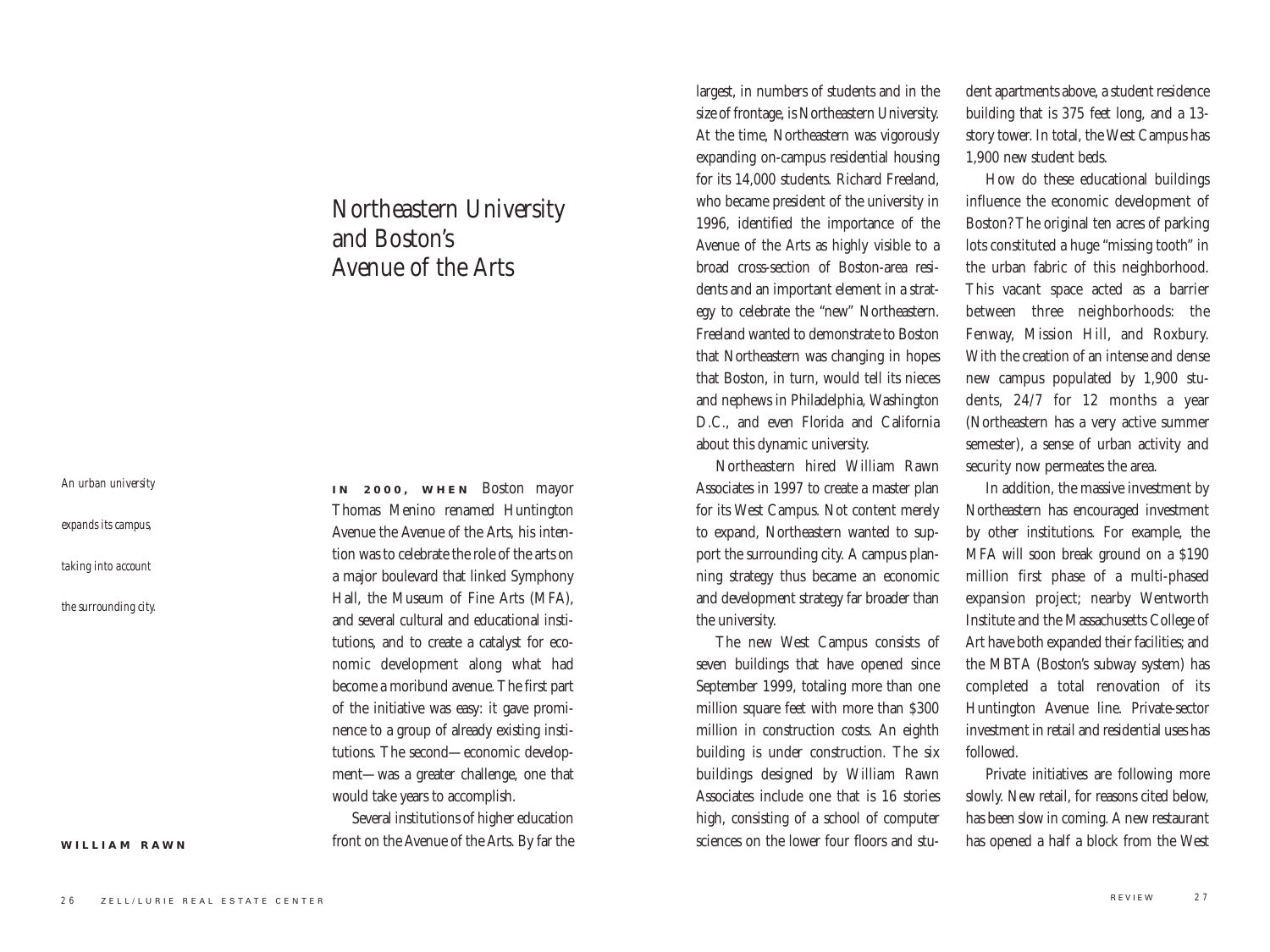Campus. Farther down the street, to the east, several retail locations have been measurably upgraded. While no new office buildings have appeared, privately financed biochemistry and pharmaceutical laboratories have been built nearby (the major Longwood Medical Area is less than a mile away). All this reflects a confidence in this previously moribund stretch of Huntington Avenue. Ten years from now, the impact will surely be more clear.

Obviously, retail can play a role here. However, two factors suggest specific care should be exercised in counting solely on retail as a connective tissue. First, strong retail requires a strong market. Given the fact that college students do not have large spending power and that affluent or upperclass neighborhoods have been pushed away from campus edges by the less desirable affordable rental housing market, there may not be a sufficiently strong market to support extensive retail. Second, a rule of successful shopping streets in the United States (and most countries) is that they are two-sided, with stores on both sides. People prefer to shop by walking down one side of the street and returning on the other. Since university buildings often occupy one side of a street (without retail at their base), shopping streets on the edge of a campus are often one-sided. (The success at Harvard Square, Cambridge, and Walnut Street in West Philadelphia are exceptions to this rule.)

Architectural design has been central to Northeastern's strategy. Campus planning principles required that active public spaces, both inside and outside the buildings, be prominently visible from the adjacent sidewalks and streets. Buildings are built close to the street and celebrate that closeness. Lounges, student activity spaces, and recreation spaces line the street. These public spaces create "eyes on the street," increasing the overall sense of security. Simultaneously, the common spaces in the buildings are visible from the street, generating a greater sense of visible connection between town and gown. Security throughout Northeastern is located at the front door of each residence hall. The campus grounds are always open.

Campuses are best linked to the surrounding city by obvious visual connections. The traditional open quadrangles of major public universities, such as the University of North Carolina at Chapel Hill and the University of Alabama in Tuscaloosa, serve as a visual connection to automobile traffic passing by. The large lawns and open spaces of the University of Virginia and the University of Michigan function similarly. In dense urban settings, such linkages, because they are dimensionally smaller, must be given stronger iconic importance, in essence to counteract the inevitable walls of buildings that separate internal green space from surrounding streets. Iconic

welcoming devices to the general public include: open entry corners, such as the one at 34th and Walnut Streets at University of Pennsylvania; specially designed retail spaces, such as that found at the Center for British Art at Yale; a system of open gates like those around Harvard Yard; and the three- and fourstory portals at Northeastern. One cannot be too subtle at these thresholds between campus and city.

While some universities have debated the question of "opening up" to the surrounding community, the debate at Northeastern was settled before it began. More than 100 years ago, Northeastern started as an adjunct to the YMCA, and then evolved into a subway commuter school. Its roots are so deep in the city that any suggestion of separation was viewed as sacrilege.

On many residential campuses, the students become only inwardly focused. However, on Northeastern's West Campus, just as the city has been welcomed to the campus through architectural devices, the students have been pushed into the city through the same thresholds. Northeastern's urban location and its well recognized co-operative education program have served to actively engage students with the city. This engagement moves far beyond the lively bars and restaurants that mark the edges of many urban campuses.

Architecture plays a prominent role in joining the campus and the surrounding city. The two very large portals (one four stories high) that lead into the campus are prominent connections to the city, opening views from the street into an interior quadrangle that is full of student activity. One portal leads to a major subway stop near the center of the campus, thereby encouraging the general public to enter and pass through the university. A convenience store facing the interior of the quadrangle is open to the public, thereby increasing the sense that the university is open and accessible to all. The convenience store is operated by Wollaston's, a chain that had a store in another precinct of the campus. The West Campus store serves more than 2,500 students who live in apartment-style residence halls, many of whom are not on the school's meal plan, as well as many non-student residents. In essence, this residential customer base represents a "neighborhood" large enough to support a store.

A 16-story tower has become the new university landmark on the city's skyline. The most prominent feature of this building is an all-glass façade that faces the Avenue of the Arts. At night, four stories of public corridors and lounge spaces of the School of Computer Science are brilliantly lit, less than 20 feet from the sidewalk. The upper 12 floors are student apartments with all-glass walls (the bed-